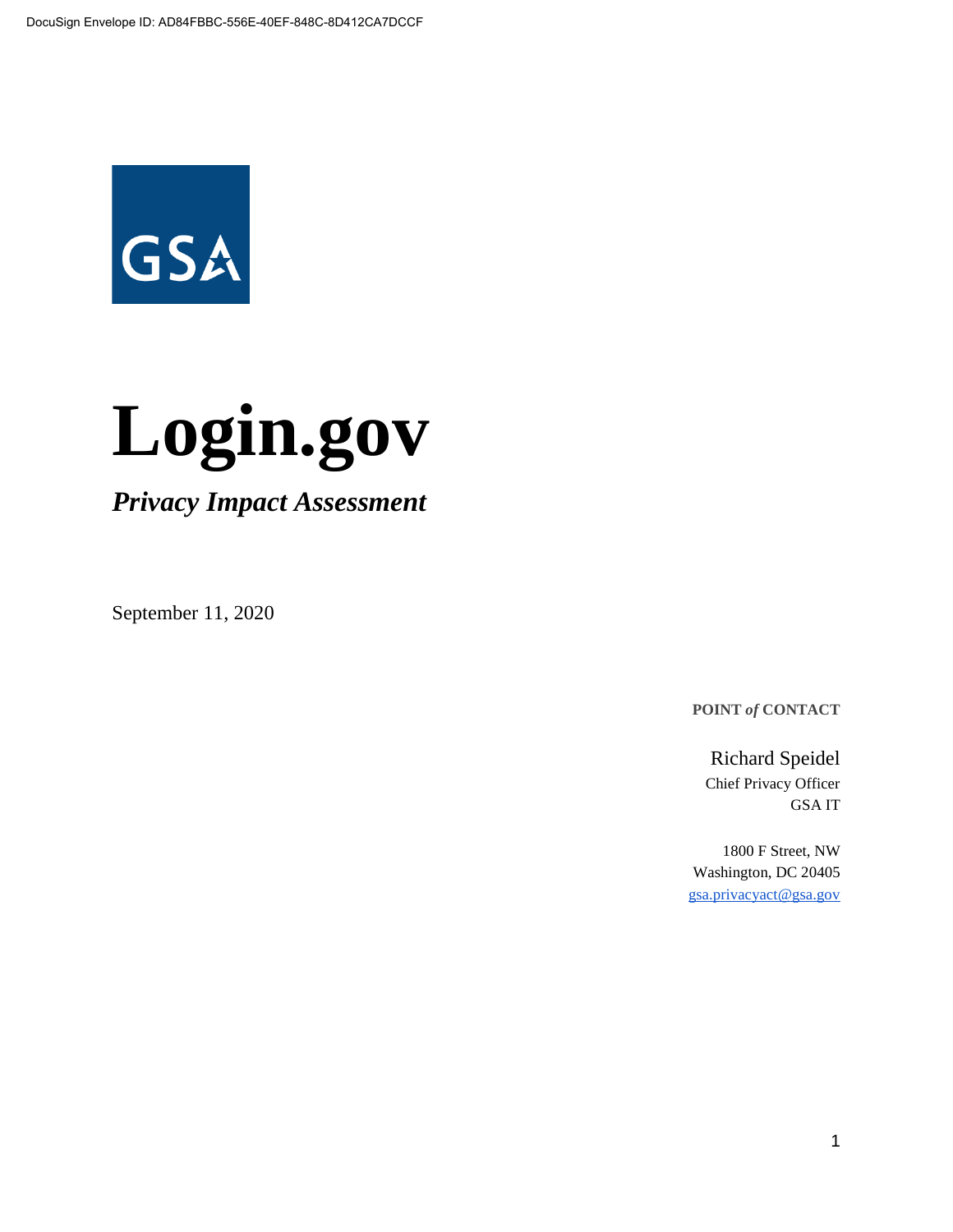# **Stakeholders**

#### **Name of Information System Security Manager (ISSM):**

● Christoper Hughes

#### **Name of Program Manager/System Owner:**

● Mossadeq Zia

# **Signature Page**

**Signed:**

DocuSigned by: **\_\_\_\_\_\_\_\_\_\_\_\_\_\_\_\_\_\_\_\_\_\_\_\_\_\_\_\_\_\_\_\_\_\_\_\_\_\_**

**Information System Security Manager (ISSM)**

DocuSianed by: **\_\_\_\_\_\_\_\_\_\_\_\_\_\_\_\_\_\_\_\_\_\_\_\_\_\_\_\_\_\_\_\_\_\_\_\_\_\_**

#### **Program Manager/System Owner**

DocuSigned by: **\_\_\_\_\_\_\_\_\_\_\_\_\_\_\_\_\_\_\_\_\_\_\_\_\_\_\_\_\_\_\_\_\_\_\_\_\_\_**

**Chief Privacy Officer (CPO) - Under the direction of the Senior Agency Official for Privacy (SAOP), the CPO is responsible for evaluating the PIA and ensuring the program manager/system owner has provided complete privacy-related information.**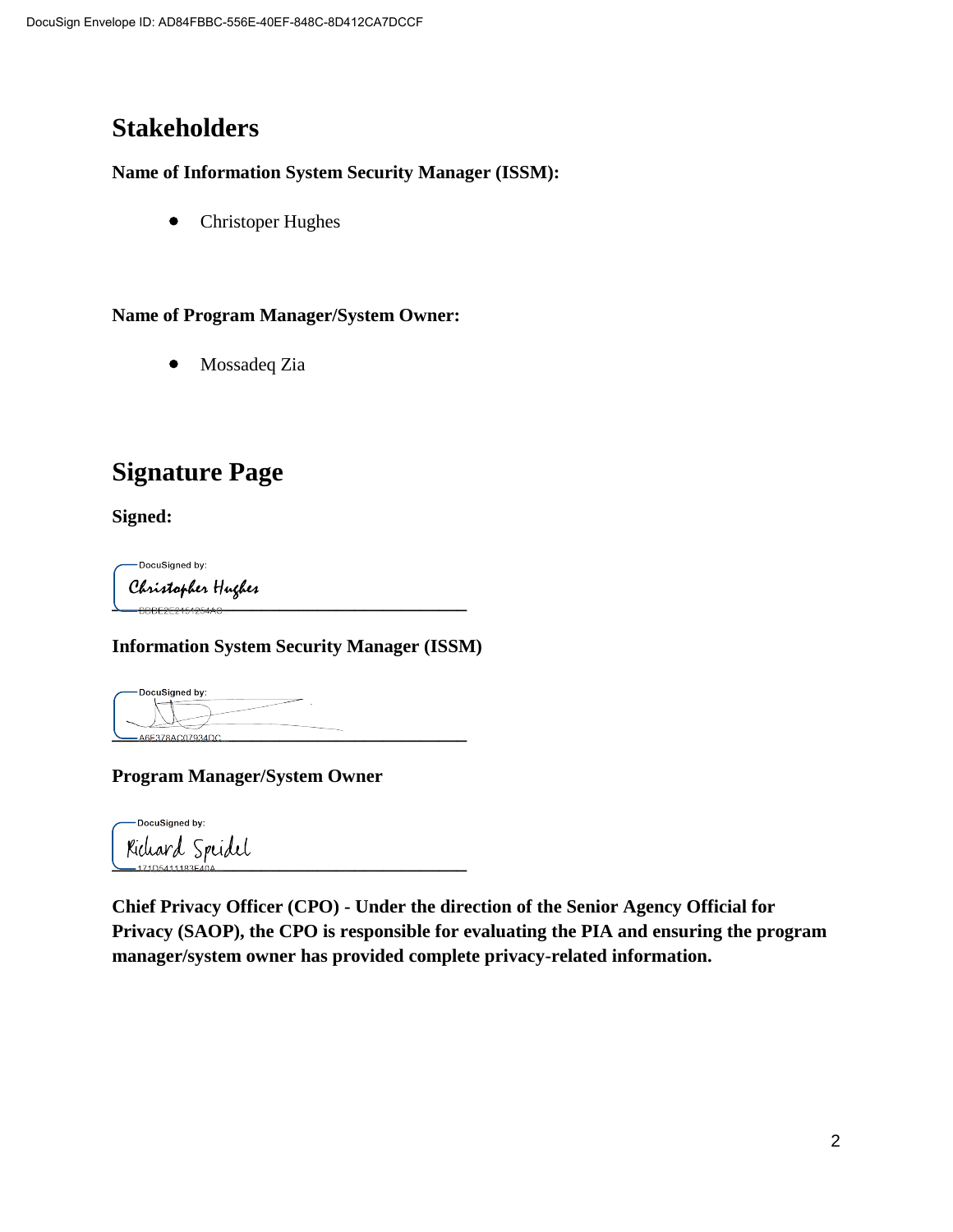# **Table of contents**

#### **[SECTION 1.0 PURPOSE OF COLLECTION](#page-4-0)**

- [1.1 Why is GSA collecting the information?](#page-5-0)
- 1.2 What legal authority and/or agreements allow GSA to collect the information?

[1.3 Is the information searchable by a personal identifier, for example a name or Social Security number? If so,](#page-9-0)  [what Privacy Act System of Records Notice\(s\) applies to the information being collected?](#page-9-0)

[1.4 Has a records retention schedule been approved by the National Archives and Records Administration](#page-9-1)  [\(NARA\) for the information system\(s\)? Explain how long and for what reason the information is retained.](#page-9-1)

#### **[SECTION 2.0 OPENNESS AND TRANSPARENCY](#page-9-2)**

[2.1 Will individuals be given notice prior to the collection and/or sharing of personal information about them?](#page-10-0)  [If not, please explain.](#page-10-0)

#### **[SECTION 3.0 DATA MINIMIZATION](#page-10-1)**

3.1 [Whose information is included in the system?](#page-10-2)

- 3.2 What PII will the system include?
- 3.3 [Why is the collection and use of the PII necessary to the project or system?](https://docs.google.com/document/d/1lwm2TfRPuHoVTlOnx5x28zUF66bhoxx_hGUDCGQ76yg/edit#heading=h.cjesphreupil)

3.4 Will the system create or aggregate new data about the individual? If so, how will this data be maintained and used?

- [3.5 What controls exist to protect the consolidated data and prevent unauthorized access?](#page-11-0)
- [3.6 Will the system monitor members of the public, GSA employees or contractors?](https://docs.google.com/document/d/1lwm2TfRPuHoVTlOnx5x28zUF66bhoxx_hGUDCGQ76yg/edit#heading=h.2phdqsbqm2z3)
- [3.7 What kinds of report\(s\) can be produced on individuals?](https://docs.google.com/document/d/1lwm2TfRPuHoVTlOnx5x28zUF66bhoxx_hGUDCGQ76yg/edit#heading=h.szhqpud2o5nr)

[3.8](#page-13-0) [Will the data included in any report\(s\) be de-identified?](#page-13-0) If so, what process(es) will be used to aggregate or de-identify the data?

#### **[SECTION 4.0 LIMITS ON USES AND SHARING OF INFORMATION](#page-13-1)**

[4.1 Is the information in the project limited to only the information that is needed to carry out the purpose of](#page-14-0)  [the collection?](#page-14-0)

4.2 Will GSA share any of the information with other individuals , Federal and/or state agencies, or private sector organizations? If so, how will GSA share the information?

4.3 [Is the information collected directly from the individual or is it taken from another source?](#page-15-0) If so, what is the other source(s)?

[4.4 Will the project interact with other systems, either within GSA or outside of GSA? If so, what is the other](#page-15-1)  [system\(s\)?](#page-15-1) If so, how? If so, is a formal agreement(s) in place?

#### **[SECTION 5.0 DATA QUALITY AND INTEGRITY](#page-16-0)**

[5.1 How will the information collected be verified for accuracy and completeness?](#page-16-1)

#### **[SECTION 6.0 SECURITY](#page-16-2)**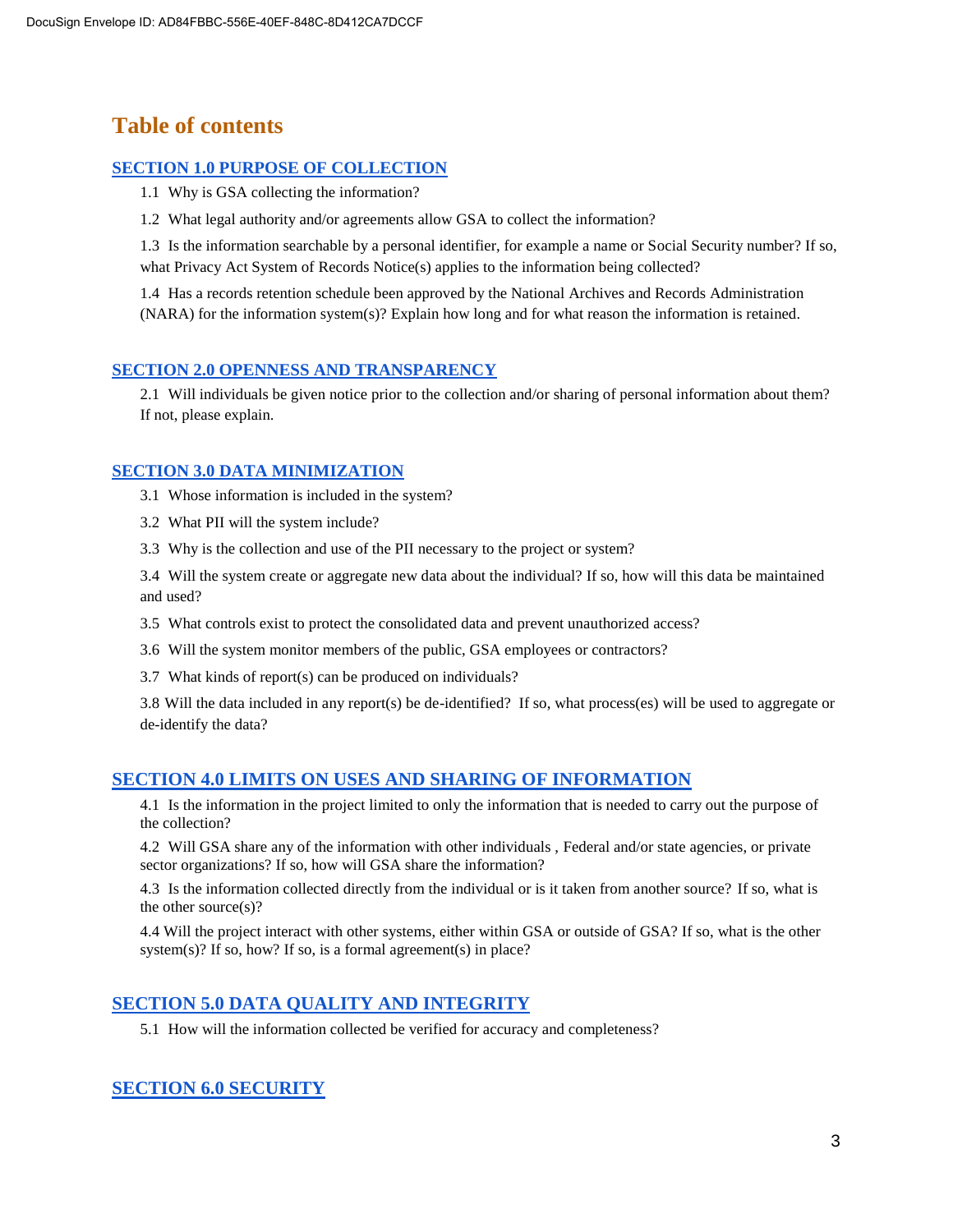- [6.1 Who will have access to the data in the project? What is the authorization process for access to the project?](#page-16-3)
- [6.2 Has GSA completed a system security plan for the information system\(s\) supporting the project?](https://docs.google.com/document/d/1lwm2TfRPuHoVTlOnx5x28zUF66bhoxx_hGUDCGQ76yg/edit#heading=h.hwuoi8j87e8p)
- [6.3 How will the system be secured from a physical,](https://docs.google.com/document/d/1lwm2TfRPuHoVTlOnx5x28zUF66bhoxx_hGUDCGQ76yg/edit#heading=h.9hb82uolxoxt) technological, and managerial perspective?
- 6.4 Are there mechanisms in place to identify security breaches? If so, what are they?

#### **SECTION 7.0 INDIVIDUAL PARTICIPATION**

- [7.1 What opportunities are available for individuals to consent to uses, decline to provide information, or opt](https://docs.google.com/document/d/1lwm2TfRPuHoVTlOnx5x28zUF66bhoxx_hGUDCGQ76yg/edit#heading=h.g4yir3j2b2e2)  [out of the project? If no opportunities are available to consent, decline or opt out, please explain.](https://docs.google.com/document/d/1lwm2TfRPuHoVTlOnx5x28zUF66bhoxx_hGUDCGQ76yg/edit#heading=h.g4yir3j2b2e2)
- [7.2 What procedures allow individuals to access their information?](https://docs.google.com/document/d/1lwm2TfRPuHoVTlOnx5x28zUF66bhoxx_hGUDCGQ76yg/edit#heading=h.78le5ojb8kxx)
- [7.3 Can individuals amend information about themselves in the system? If so, how?](https://docs.google.com/document/d/1lwm2TfRPuHoVTlOnx5x28zUF66bhoxx_hGUDCGQ76yg/edit#heading=h.l1jb4vu0hx40)

#### **[SECTION 8.0 AWARENESS AND TRAINING](#page-19-0)**

[8.1 Describe what privacy training is provided to users, either generally or specifically relevant to the project.](#page-19-1)

#### **[SECTION 9.0 ACCOUNTABILITY AND AUDITING](https://docs.google.com/document/d/1lwm2TfRPuHoVTlOnx5x28zUF66bhoxx_hGUDCGQ76yg/edit#heading=h.osj5xcmzevl0)**

[9.1 How does the system ensure that the information is](#page-19-2) used in accordance with the stated practices in this [PIA?](#page-19-2)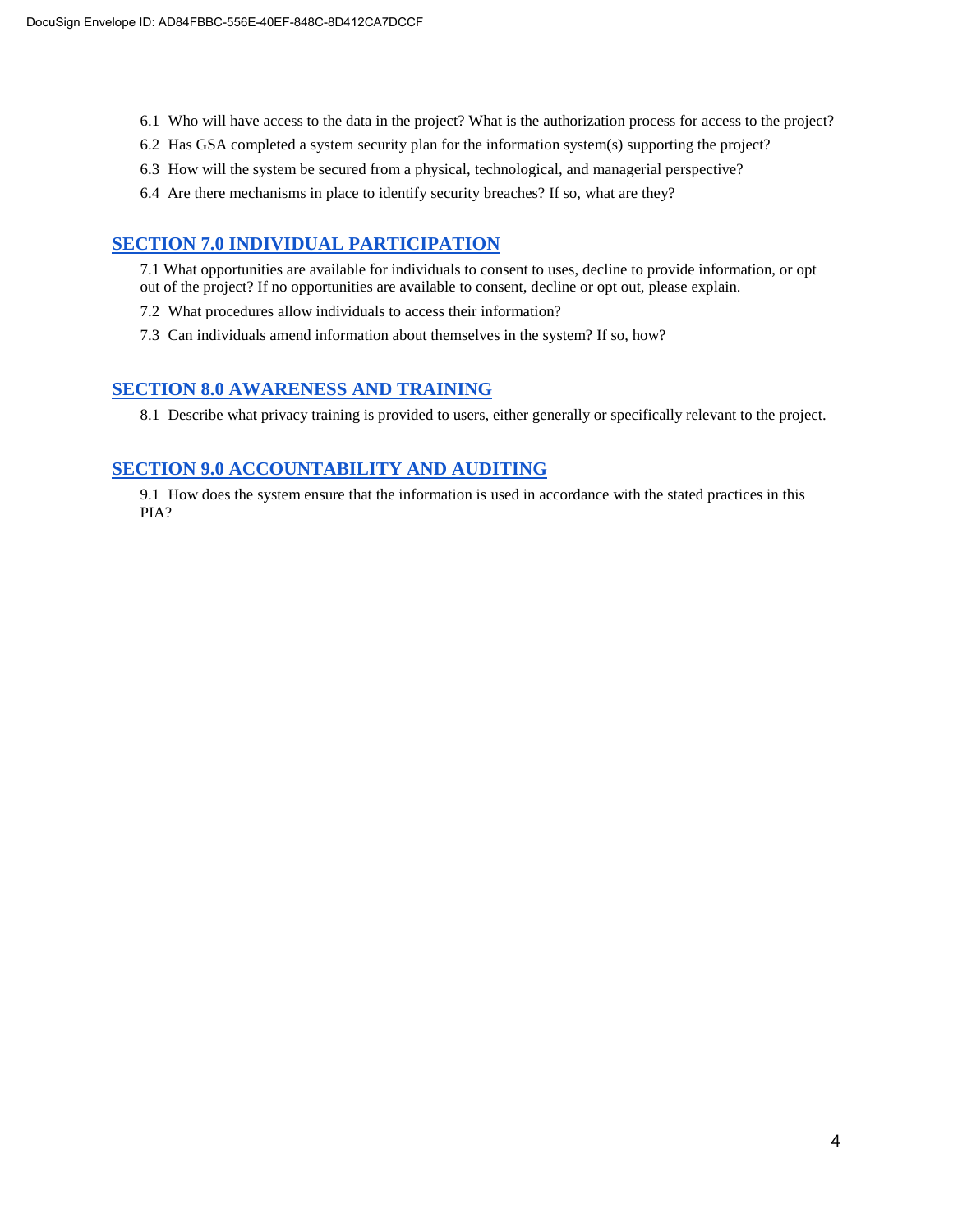## **Document purpose**

This document contains important details about login.gov*.* In order to operate login.gov, the General Services Administration (GSA) collects email addresses and depending on how you choose to use login.gov, may collect and use additional personally identifiable information ("PII"). PII is any information<sup>1</sup> that can be used to distinguish or trace an individual's identity like a name, address, or place and date of birth.

GSA uses Privacy Impact Assessments (PIAs) to explain how it collects, uses, secures, and destroys information in ways that protect privacy. This PIA is divided into sections that reflect GSA's [privacy](https://www.gsa.gov/portal/category/21419) [policy](https://www.gsa.gov/portal/category/21419) and [program goals.](https://www.gsa.gov/portal/category/21419) The sections also align to the Fair Information Practice Principles ("FIPPs"), a set of eight precepts that are codified in the Privacy Act of 1974.<sup>2</sup>

# **Project**

login.gov

## **Project/system includes information about**

Any member of the public can use login.gov to sign in to multiple government agencies. The goal of the system is to make managing federal benefits, services, and applications easier and more secure.

## **Overview**

<span id="page-4-0"></span>login.gov is an authentication platform that makes the public's online interactions with the U.S. government simpler, more efficient, and intuitive. The system is a single, secure platform owned and operated by GSA through which members of the public can sign in and access information and services from participating federal agencies ("partner agencies"). login.gov reduces the burden of operations, maintenance, and security oversight for partner agencies.<sup>3</sup>

<sup>1</sup>OMB Memorandum *[Preparing for and Responding to a Breach of Personally Identifiable Information](https://obamawhitehouse.archives.gov/sites/default/files/omb/memoranda/2017/m-17-12_0.pdf)* (OMB M-17-12) defines PII as: "information that can be used to distinguish or trace an individual's identity, either alone or when combined with other information that is linked or linkable to a specific individual." The memorandum notes that "because there are many different types of information that can be used to distinguish or trace an individual's identity, the term PII is necessarily broad." <sup>2</sup> Privacy Act of 1974, 5 U.S.C.  $\S$  552a, as amended.

<sup>&</sup>lt;sup>3</sup> Each agency partner is a "relying party" on login.gov under NIST's definition of that term: "An entity that relies upon the Subscriber's token and credentials or a Verifier's assertion of a Claimant's identity, typically to process a transaction or grant access to information or a system."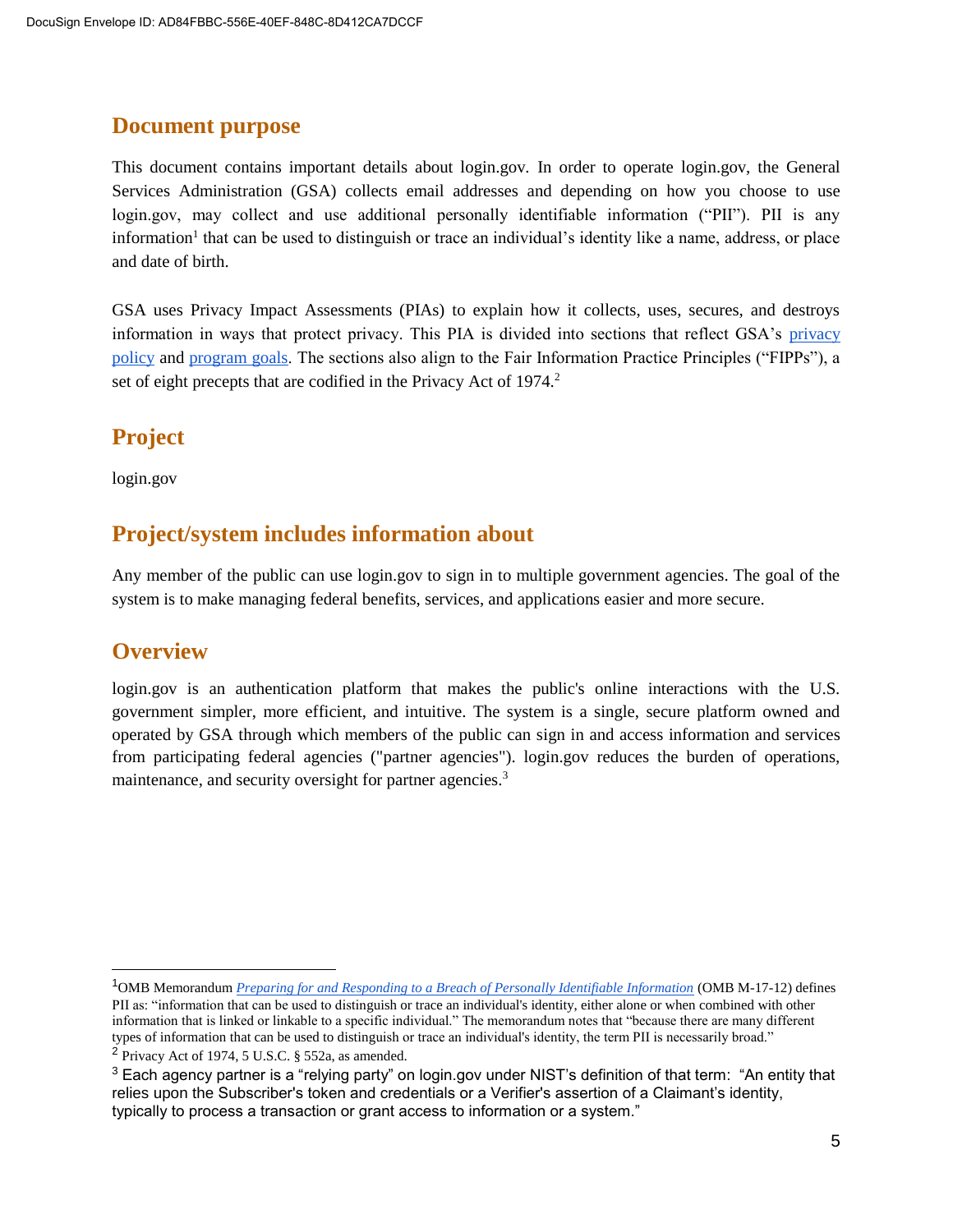# **SECTION 1.0 PURPOSE OF COLLECTION**

## *GSA states its purpose and legal authority before collecting PII.*

#### <span id="page-5-0"></span>**1.1 Why is GSA collecting the information?**

GSA has developed login.gov as a single sign-on identity platform for members of the public to access government services online that require user authentication.<sup>4</sup> login.gov is a shared service that federal agencies can use and integrate with online applications; however, agencies are not required to use login.gov.

login.gov manages user authentication by allowing users to sign in with an email address, password, multi-factor method, and "identity proofing" by verifying an individual's asserted identity on behalf of partner agencies. User authentication is the process of establishing confidence in user identities electronically presented to an information system. Identity proofing is the process of verifying that a person is who they say they are. PII must be collected from a login.gov user to identity proof that user at an Identity Assurance Level (IAL) required by a partner agency to grant access to its information, applications, programs, or records (for the purpose of this PIA, ''services''). The National Institute of Standards and Technology (NIST) defines IAL as "a category that conveys the degree of confidence that the applicant's claimed identity is their real identity."<sup>5</sup>

Identity assurance levels categorize "the degree of confidence that the applicant's claimed identity is their real identity."<sup>6</sup> login.gov operates at two levels of identity assurance, IAL1 and IAL2. A user will only be asked for information necessary to achieve the IAL required by the partner agency to access a given service. IAL1 provides a partner agency very limited assurance that the same individual who created the login.gov account is, in fact, accessing that partner agency's service or information.<sup>7</sup> This PIA analyzes how login.gov works at both IAL levels; how login.gov manages information as a strategic resource;<sup>8</sup> incorporates NIST's definitions of privacy risk; and describes how login.gov mitigates such risks.<sup>9</sup>

#### IAL1/AAL2

When creating a login.gov account, a user signs into that agency's service with an email address and password (a user account). IAL1/AAL2 allows a partner agency to distinguish a user account based on the user's self-asserted email address. IAL1 provides a partner agency minimal assurance that the same individual who created the login.gov account is accessing that partner agency's service or information. Per

<sup>4</sup> *See* 6 U.S.C. § 1523(b)(1)(A)-(E): Federal cybersecurity requirements.

<sup>5</sup> *See* NIST Special Publication 800-63-3, "Digital Identity Guidelines"

<sup>6</sup> *Ibid*.

<sup>&</sup>lt;sup>7</sup> At IAL1, identity proofing is not required; therefore any names in credentials and assertions are assumed to be pseudonyms. IAL1 allows a partner agency to distinguish a user account based on the email address provided by the user and the Universally Unique Identification Number (UUID) assigned by Login.gov to that user. Each UUID is a 128-bit number.

<sup>8</sup> OMB Circular A-130.

<sup>9</sup> *See* NISTIR 8062, "An Introduction to Privacy Engineering and Risk Management in Federal Systems." Data actions are any system operations that process PII. PII processing includes, but is not limited to, the collection, retention, logging, merging, disclosure, transfer, and disposal of PII.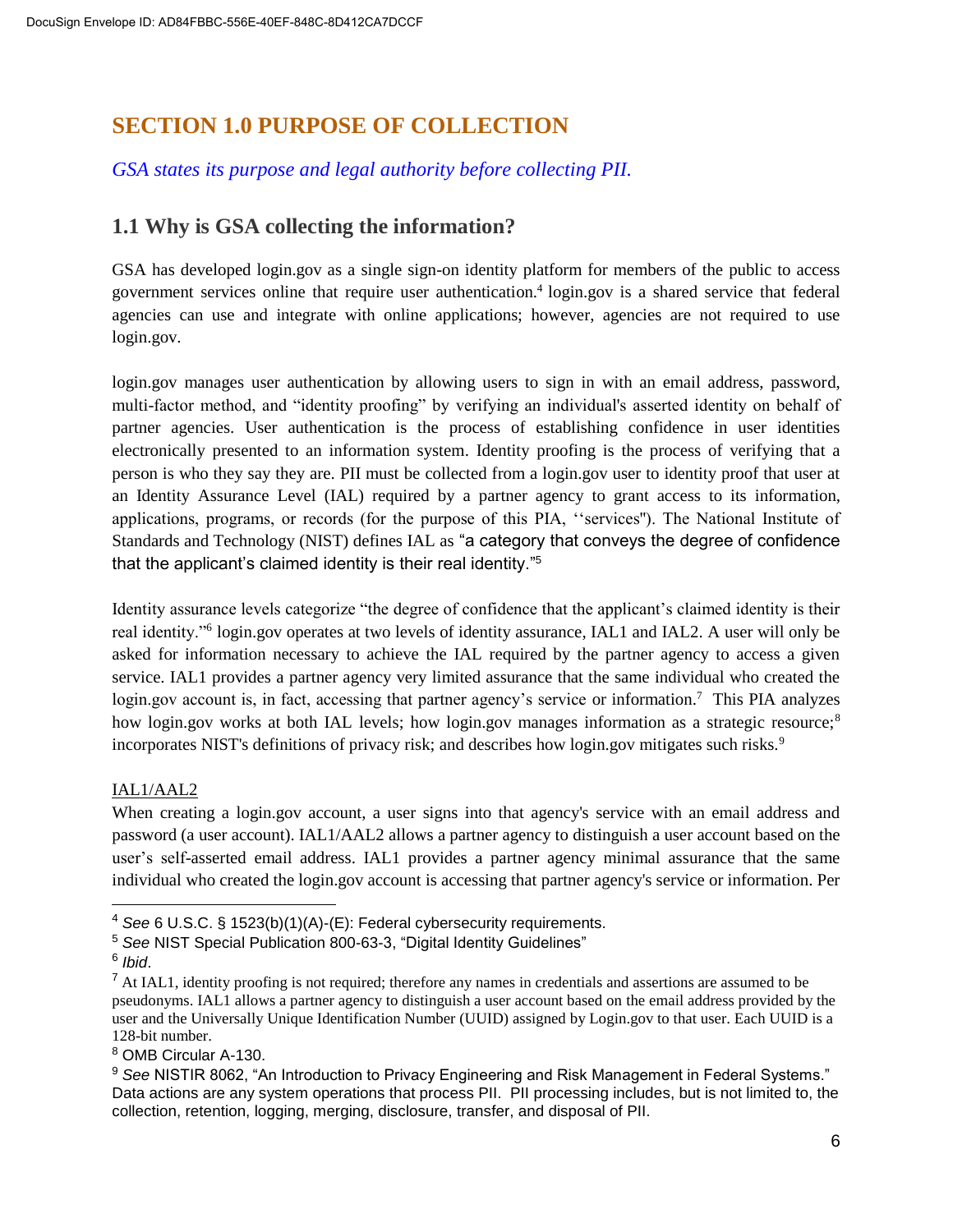NIST guidelines, "There is no requirement to link the applicant to a specific real-life identity."<sup>10</sup> An AAL2 authentication for a IAL1 account provides no information about a user's identity beyond an email address. login.gov authenticates a user only by validating that person is the owner of an account through a valid email address and password.

In addition to the basic requirements for IAL1/AAL2, login.gov also requires multi-factor authentication (MFA) as an additional security measure, which corresponds to NIST's AAL2. Any user may set up multi-factor authentication using either a phone number, security key, or authentication application ("app"). In addition, federal agencies and the Department of Defense (DoD) allow employees/service members to use a personal identity verification (PIV) or common access card  $(CAC)^{11}$  as an additional factor when signing into specific applications. PIV and CAC cards are only used as an additional factor beyond email and password, and by themselves cannot be used to sign into a login.gov account.

Once a user creates an account, that user's account information is assigned a master universal unique identifier (UUID; also known as a "meaningless but unique number" or "MBUN") to identify the user in login.gov. This master UUID is only used within the login.gov system. The user is assigned an additional agency-specific UUID for each agency the user accesses. The user's agency UUID and the minimum set of [user account information](https://developers.login.gov/attributes/) that a partner agency identifies as needed to allow access to its service is provided only after the user consents to send that information.

#### IAL2/AAL2

The IAL2/AAL2 standard provides a partner agency substantially more assurance that the same individual who created the login.gov account is accessing that partner agency's service or information. This added assurance is derived from the additional information that login.gov requires to authenticate an account. login.gov uses the same multi-factor approach for both IAL1 and IAL2, which is considered to be AAL2. However, because the IAL2 standard requires identity proofing, login.gov asks the user to provide the following PII: full name, date of birth, home address, Social Security Number, the type and number of the state-issued identification card (ID), and, with consent, login.gov may use the contact phone number provided to confirm home address.

login.gov collects and maintains a user's IAL1 account information, and if required, IAL2/AAL2 account information. login.gov verifies a user's identity at IAL2 by comparing the user-provided IAL2 account information to data maintained by a third-party record holder. Third-party identity proofing services used by login.gov may employ a variety of verification techniques, including but not limited to verifying a user's self-reported personal information,details from a user's government-issued identification and that the user is the same person on the government-issued identification.

<sup>&</sup>lt;sup>10</sup> See NIST Special Publication 800-63-3, "Digital Identity Guidelines"

<sup>&</sup>lt;sup>11</sup> PIV (Personal Identity Verification) cards are standardized by the NIST publication Federal Information Processing Standard (FIPS) 201, and mandated for use by executive branch agencies by Homeland Security Presidential Directive 12 (HSPD-12). Within the Department of Defense, the Common Access Card (CAC) is functionally equivalent.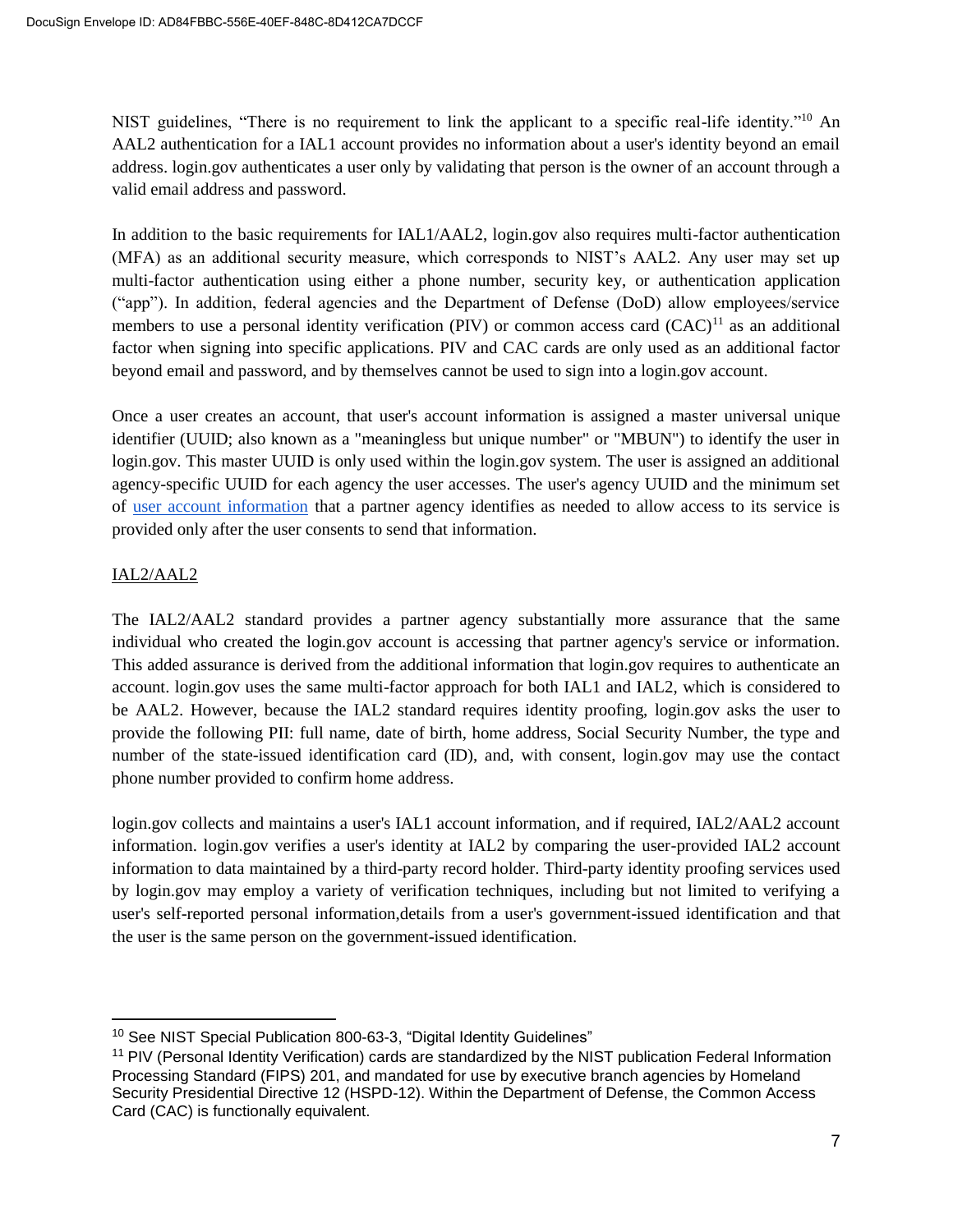| <b>PII</b> Categories                                                          | IAL1/AAL2: stored<br>within login.gov and<br>shared with agency<br>partner | IAL2/AAL2: stored<br>within login.gov and<br>shared with agency<br>partner | <b>Shared with third-</b><br>party provider <sup>12</sup> |
|--------------------------------------------------------------------------------|----------------------------------------------------------------------------|----------------------------------------------------------------------------|-----------------------------------------------------------|
| <b>Email Address</b>                                                           | Yes                                                                        | Yes                                                                        | N <sub>o</sub>                                            |
| <b>Master Universally</b><br>Unique Identifier (UUID)<br>or MBUN <sup>13</sup> | Stored only<br>Stored only                                                 |                                                                            | N <sub>o</sub>                                            |
| <b>Agency UUID</b>                                                             | Yes                                                                        | Yes                                                                        | No                                                        |
| Phone Number for multi-<br>factor authentication<br>(MFA)                      | Stored only                                                                | Stored only                                                                | Yes <sup>14</sup>                                         |
| PIV/CAC subject <sup>15</sup>                                                  | Yes <sup>16</sup>                                                          | Yes <sup>17</sup>                                                          | N <sub>o</sub>                                            |
| <b>Full Name</b>                                                               | N <sub>o</sub>                                                             | Yes                                                                        | Yes                                                       |
| Address                                                                        | N <sub>0</sub>                                                             | Yes                                                                        | Yes                                                       |
| Date of birth                                                                  | N <sub>o</sub>                                                             | Yes                                                                        | Yes                                                       |
| Social Security Number                                                         | N <sub>o</sub>                                                             | Yes                                                                        | Yes                                                       |
| <b>State-issued ID Number</b><br>and Type                                      | N <sub>o</sub>                                                             | N <sub>o</sub>                                                             | $Yes^{18}$                                                |
| <b>Contact Phone Number</b>                                                    | N <sub>o</sub>                                                             | Yes                                                                        | Yes                                                       |

The identity proofing process between the login.gov system and third-party identity proofing services takes place after the user provides the required account information. For example, login.gov will request

<sup>&</sup>lt;sup>12</sup> Each third-party identity proofing service will send information back to login.gov about its attempt to identity proof the user including: transaction ID; pass/fail indicator; date/time of transaction; and codes associated with the transaction data.

<sup>13</sup> Multiple 'Universally Unique Identification' numbers are generated. login.gov creates a master UUID for each user in login.gov, and an additional UUID to each agency that a user visits.

<sup>14</sup> Multi-factor phone number is only shared with a one-time password provider to facilitate the multi-factor authentication process.

<sup>&</sup>lt;sup>15</sup> The PIV/CAC public certificate does contain the user's name in the subject. However, login.gov uses the certificate only to verify that the PIV/CAC provided as the second factor is the correct PIV/CAC for the authenticating account. The PIV/CAC subject may be shared with partner agencies if requested and only if the PIV/CAC is presented during the login session.

<sup>&</sup>lt;sup>16</sup> The certificate subject will be shared with the partner agency when the business case requires it.

<sup>&</sup>lt;sup>17</sup> The certificate subject will be shared with the partner agency when the business case requires it.

<sup>18</sup> State-issued ID type (e.g. driver's license, permit, or state ID) and number are collected and shared with a thirdparty provider for identity verification. That information is not stored by login.gov after the attempted verification.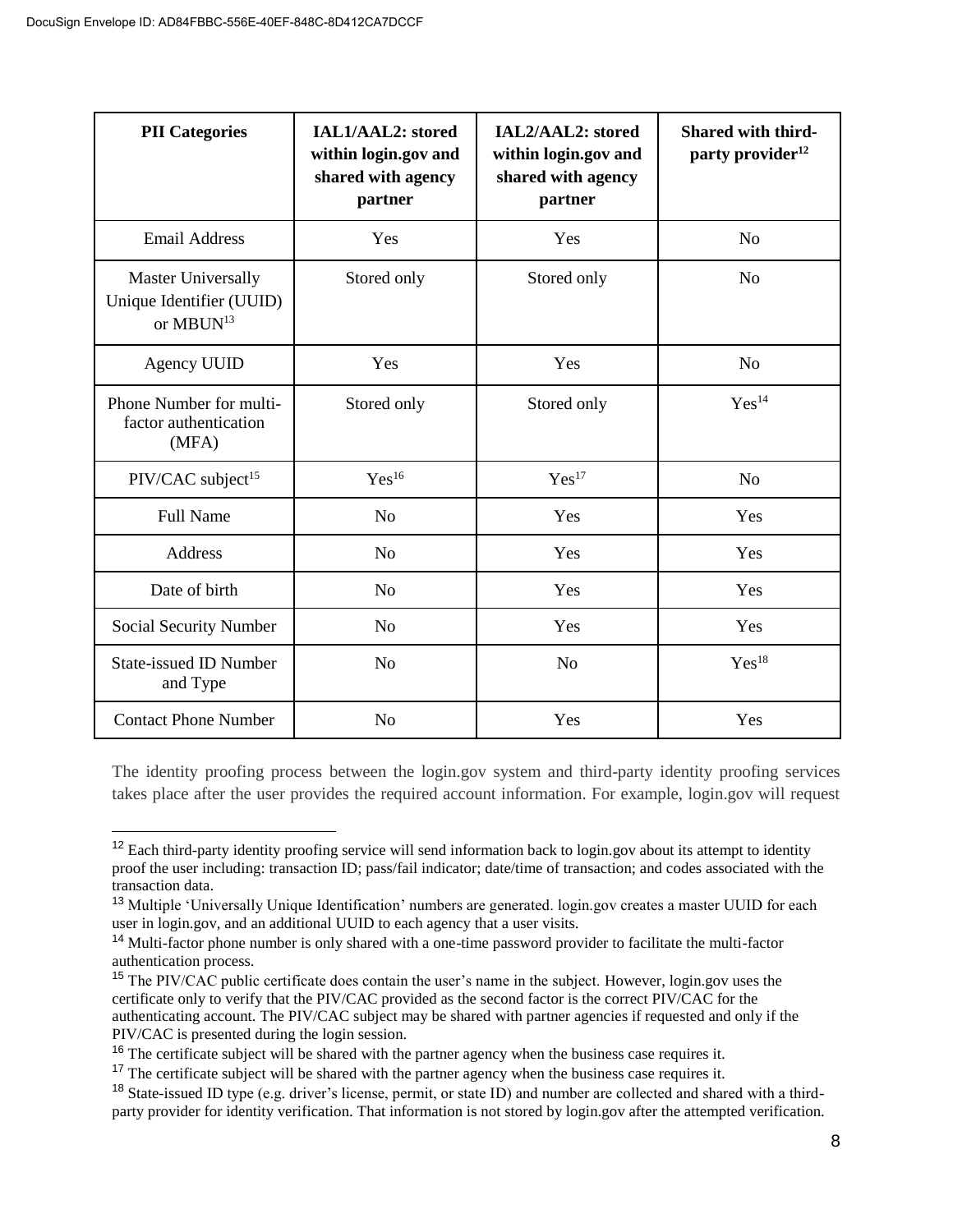information about a state-issued ID type and date of issuance, and login.gov will then relay it to the thirdparty identity proofing service. The third-party identity proofing service does not keep this information after it is relayed.

## **1.2 What legal authority and/or agreements allow GSA to collect the information?**

GSA developed login.gov pursuant to 6 USC  $\S$  1523 (b)(1)(A)-(E), the E-Government Act of 2002 (44 USC § 3501), and 40 USC § 501. login.gov presents the following Privacy Act Notice to the user when creating an account or signing in using login.gov:

#### Privacy Act Notice for IAL1/AAL2:

GSA is asking for your email address in order to create your account. You are not required to provide it; however, if you do not, you won't be able to create a login.gov account.

This collection of information is authorized by 6 USC  $\S$  1523 (b)(1)(A)-(E), the E-Government Act of 2002 (44 USC § 3501), and 40 USC § 501. GSA uses your email address to create your account and may disclose this information pursuant to its published Privacy Act system of records notices (SORNs), GSA/TTS-1:

[https://www.federalregister.gov/documents/2017/01/19/2017-01174/privacy-act-of-1974-notice-of-a](https://www.federalregister.gov/documents/2017/01/19/2017-01174/privacy-act-of-1974-notice-of-a-new-system-of-records)[new-system-of-records](https://www.federalregister.gov/documents/2017/01/19/2017-01174/privacy-act-of-1974-notice-of-a-new-system-of-records) (Original/New SORN)

[https://www.federalregister.gov/documents/2017/08/10/2017-16852/privacy-act-of-1974-system-of](https://www.federalregister.gov/documents/2017/08/10/2017-16852/privacy-act-of-1974-system-of-records)[records](https://www.federalregister.gov/documents/2017/08/10/2017-16852/privacy-act-of-1974-system-of-records) (Modified SORN)

#### Privacy Act Notice for IAL2/AAL2:

GSA is asking for your personal information in order to verify your identity. You are not required to provide any personal information. However, if you do not, you won't be able to access services that require a verified login.gov account.

This collection of information is authorized by 6 USC  $\S$  1523 (b)(1)(A)-(E), the E-Government Act of 2002 (44 USC § 3501), and 40 USC § 501. GSA will use this information to attempt to verify you and may disclose this information pursuant to its published Privacy Act system of records notices (SORNs), GSA/TTS-1:

[https://www.federalregister.gov/documents/2017/01/19/2017-01174/privacy-act-of-1974-notice-of-a](https://www.federalregister.gov/documents/2017/01/19/2017-01174/privacy-act-of-1974-notice-of-a-new-system-of-records)[new-system-of-records](https://www.federalregister.gov/documents/2017/01/19/2017-01174/privacy-act-of-1974-notice-of-a-new-system-of-records) (Original/New system of records notice/SORN)

[https://www.federalregister.gov/documents/2017/08/10/2017-16852/privacy-act-of-1974-system-of](https://www.federalregister.gov/documents/2017/08/10/2017-16852/privacy-act-of-1974-system-of-records)[records](https://www.federalregister.gov/documents/2017/08/10/2017-16852/privacy-act-of-1974-system-of-records) (Modified SORN)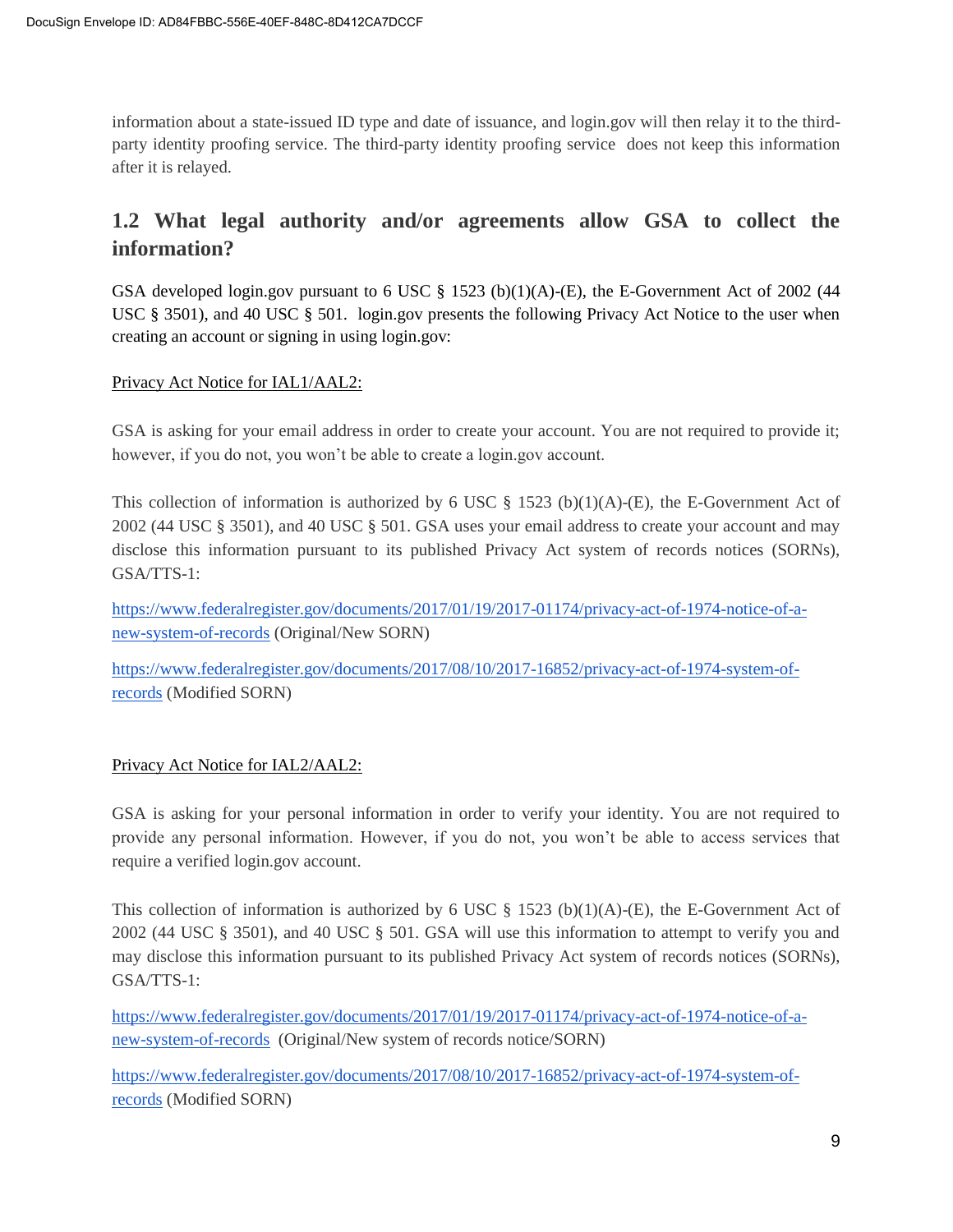# <span id="page-9-0"></span>**1.3 Is the information searchable by a personal identifier, for example, a name or Social Security number? If so, what Privacy Act System of Records Notice(s) apply/applies to the information being collected?**

Yes, GSA's Technology Transformation Service (TTS) published a SORN for login.gov on January 19, 2017, [number GSA/TTS-1](https://www.federalregister.gov/documents/2017/01/19/2017-01174/privacy-act-of-1974-notice-of-a-new-system-of-records) and made a minor modification to [it on August 10, 2017](https://www.federalregister.gov/documents/2017/08/10/2017-16852/privacy-act-of-1974-system-of-records) [to allow](https://www.federalregister.gov/documents/2017/08/10/2017-16852/privacy-act-of-1974-system-of-records) for disclosure of a user's name and mailing address to the Government Publishing Office (GPO) to mail that user an address confirmation form or any other requested mailed notifications.

# <span id="page-9-1"></span>**1.4 Has a records retention schedule been approved by the National Archives and Records Administration (NARA) for the information system(s)? Explain how long and for what reason the information is retained.**

System Access Records. Systems Requiring Special Accountability For Access.

Description: These are user identification records associated with systems which are highly sensitive and potentially vulnerable.

These records are created as part of the user identification and authorization process to gain access to systems. Records are used to monitor inappropriate systems access by users. Includes records such as:

- user profiles
- log-in files
- password files
- audit trail files and extracts
- system usage files
- cost-back files used to assess charges for system use

Exclusion 1. Excludes records relating to electronic signatures.

Exclusion 2. Does not include monitoring for agency mission activities such as law enforcement.

Retention: Temporary. Destroy 6 years after password is altered or user account is terminated, but longer retention is authorized if required for business use.

<span id="page-9-2"></span>Legal Authority: DAA-GRS-2013-0006-0004 (GRS 03.2/031).

# **SECTION 2.0 OPENNESS AND TRANSPARENCY**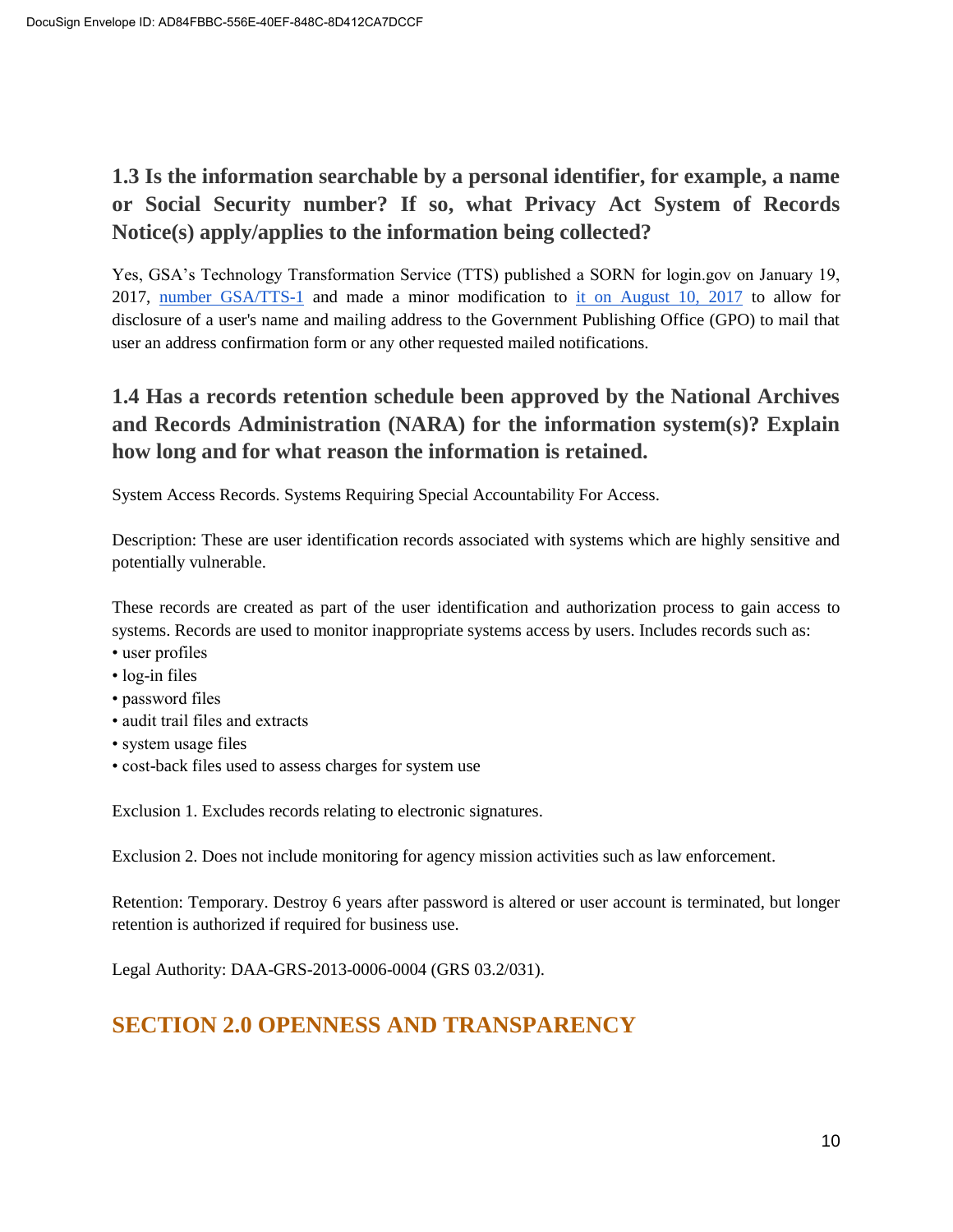*GSA is open and transparent. It notifies individuals of the PII it collects and how it protects, uses and shares it. It provides straightforward ways for individuals to learn about how GSA handles PII.*

## <span id="page-10-0"></span>**2.1 Will individuals be given notice prior to the collection and/or sharing of personal information about them? If not, please explain.**

Yes. login.gov only collects, uses, or discloses information with the user's consent or as authorized by the aforementioned SORNs. The system's collection, use, and disclosure of information comport with GSA's adoption of the Fair Information Practice Principles ("FIPPs"), and login.gov does not make data actions (e.g., sharing a user's information with a partner agency) without the user's consent. Information is shared with a partner agency only after the user gives consent.

Each user is provided a Privacy Act Notice (see section 1.2) with links to the login.gov Privacy Practices and Terms of Use before creating an account and submitting information. The login.gov Privacy Practices describes, among other things, what information is collected and stored automatically; how to share submitted information; security practices; and the purpose of the information collection. Users may access the login.gov Privacy Practices on any web page of the site.

# <span id="page-10-1"></span>**SECTION 3.0 DATA MINIMIZATION**

*GSA limits the collection of PII to what is needed to accomplish the stated purpose for its collection. GSA keeps PII only as long as needed to fulfill that purpose.*

## <span id="page-10-2"></span>**3.1 Whose information is included in the system?**

Members of the public who choose to create a login.gov account and Federal employees/DoD service members who need access to specific applications using PIV/CAC.

## **3.2 What PII will the system, application or project include?**

Refer to table in section 1.1.

## **3.3 Why is the collection and use of the PII necessary to the system, application or project?**

All users must provide an email address to create a IAL1/AAL2 account and additional PII is necessary for agency applications that require users to create a IAL2/AAL2 account.

During IAL1/AAL2 account creation, the user must provide an email address and create a password. To enable multi-factor authentication as a security measure, the user can choose to receive one-time security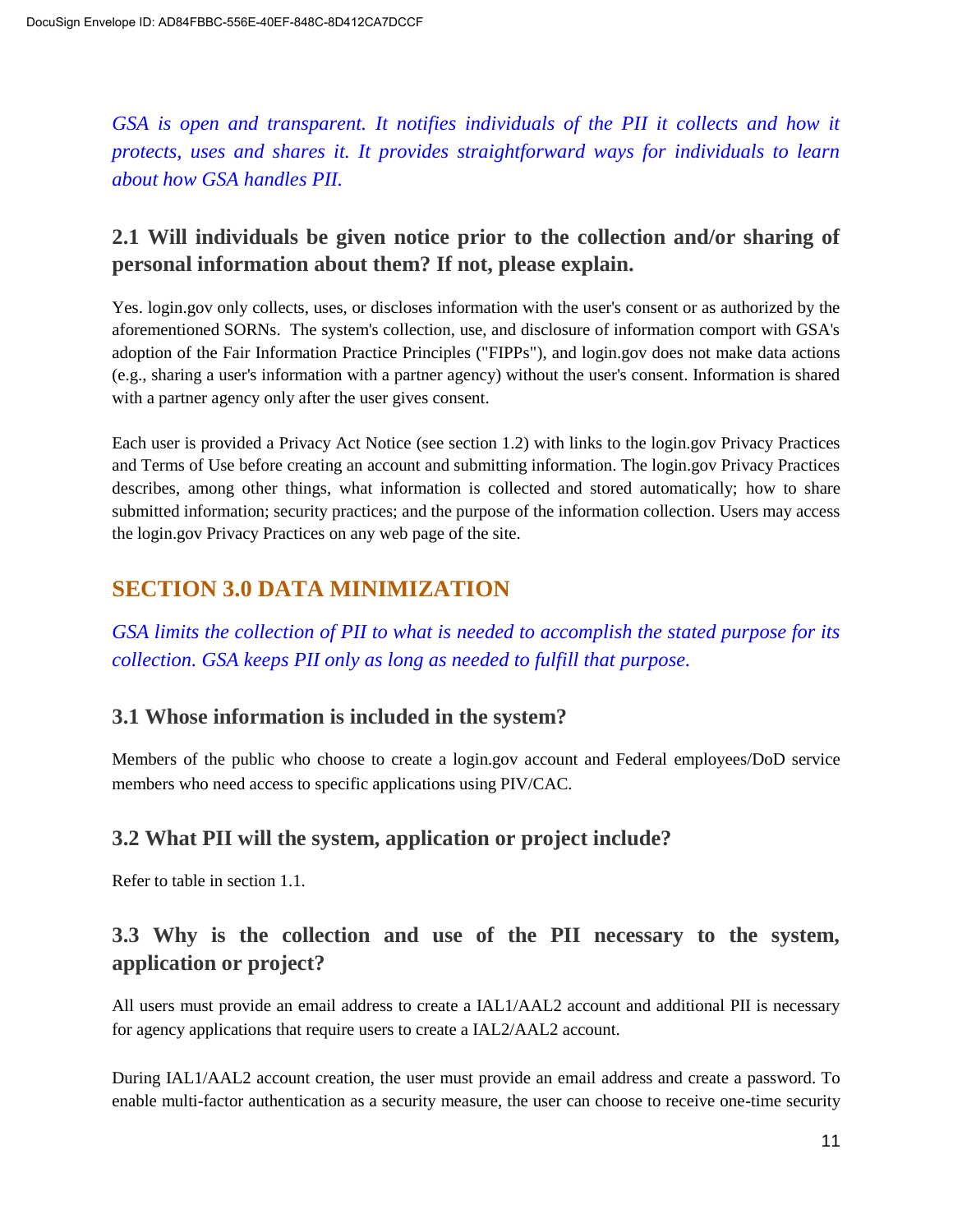codes via phone call or text message. If users prefer not to provide a phone number for this purpose, they can instead receive the one-time security code using an authentication application. If provided, the user's phone number is provided to a multi-factor authentication service so that it can send one-time passwords via text or phone call to that user's phone. Each user must authorize the sharing of their email address with a partner agency to access that agency's services and information and to enable that agency to recognize that user on subsequent visits.

Additional PII is collected in order to verify a user's identity and set up the IAL2/AAL2 account. Full name, date of birth and social security number are needed to match the user's identity to a single individual. The collection of state ID details, address, and phone number confirms the user has access to artifacts associated with the identified individual. Information collected for IAL2/AAL2 account creation is shared with third-party proofers.

## **3.4 Will the system, application or project create or aggregate new data about the individual? If so, how will this data be maintained and used?**

Yes, the system assigns each user a master universal unique identifier (UUID)<sup>19</sup> during the account creation process and then an additional agency UUID for each partner agency a user accesses via login.gov. The agency UUID is stored during each of the user's sessions so that each partner agency can use it to locate that user's profile within their systems. For example, if an individual accesses two different agencies' information or services through login.gov, that user is assigned two different agency UUIDs. However, each agency is only provided the user's agency UUID related to the user's visit to that agency's site. The system also keeps de-identified metadata related to the user's account and transactional data for analytic and debugging purposes. For example, metadata is used to identify user interaction types, including which types of browsers access login.gov, which multi-factor methods are used, and how many login.gov users access each agency partner site.

## <span id="page-11-0"></span>**3.5 What protections exist to protect the consolidated data and prevent unauthorized access?**

login.gov supports two types of user roles: the public user and privileged users.

#### Public User:

The public user role allows each user to make changes to their profile information (e.g. email address, phone number) after logging into the system. Each user must authorize the sharing of their email address with a partner agency in order to access that agency's services and information and to enable that agency to recognize that user on subsequent visits. Users trying to access agency applications and services that require IAL2 attributes during AAL2 authentication will be prompted to authorize the sharing of additional data with the partner agency.

<sup>&</sup>lt;sup>19</sup> The login.gov system uses UUID v4 strings which are composed of 128-bit numbers. Each user is assigned one UUID per partner agency that the user accesses via login.gov.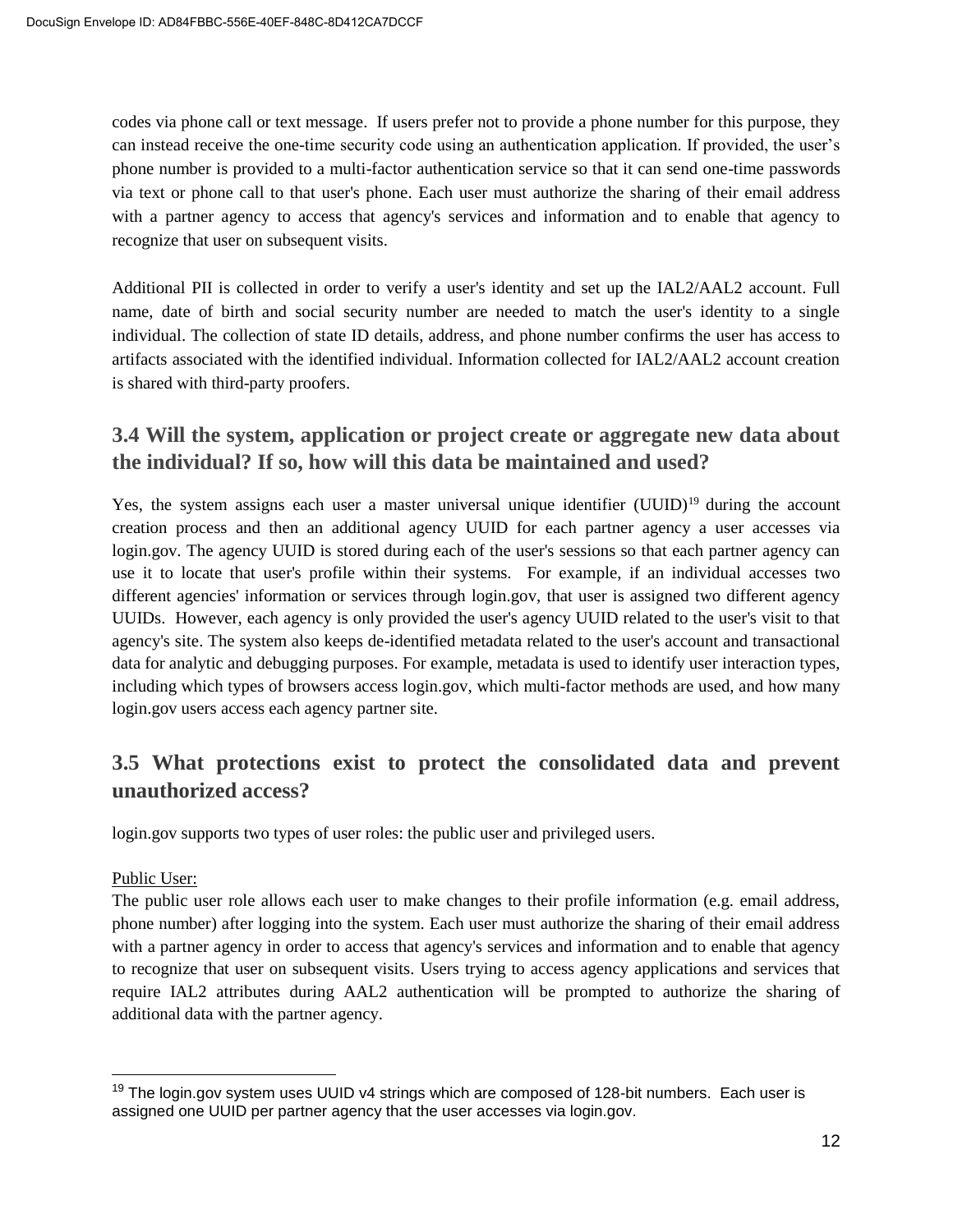#### Privileged Users:

Privileged users are login.gov employees and contractors that have access to login.gov systems, which require additional safeguards and controls around their actions. All privileged users have their access reviewed on a quarterly basis. Current login.gov categories of privileged users are: system administrators, developers, security personnel, auditors, and multi-factor authentication service administrators.

System administrators are privileged users who can access login.gov from the GSA network or via cloud services. System administrators use their elevated privileges in support of account management, and to check system logs to ensure proper operation of the system and to detect potentially malicious activity. All system administrator functions require multi-factor authentication.

Developers are privileged users who have some access to login.gov from the GSA network, or via cloud services. Developers use their permissions to promote new versions of the login.gov software from one environment to another (e.g. from testing to production). All developer actions taken are logged and reported and all developer functions that interact with the production environments require multi-factor authentication. All code submissions require peer review and sign-off before they can be merged into the code-base for inclusion in future versions of the software.

Security personnel are privileged users who have access to the logs generated from login.gov from the GSA network or via cloud services. Security personnel can create queries on logs from the production environment and generate alerts based on those queries. Security personnel only have access to the production login.gov environment in order to perform emergency shutdown procedures. All security personnel functions that interact with production systems require multi-factor authentication.

Auditors are privileged users who have access to "read" but not alter the state and data of login.gov systems. Auditors can query machines in the production environment, and report data from those queries. All auditor actions in production systems require multi-factor authentication. All auditor actions are logged and reported upon.

Multi-factor authentication service administrators are privileged users with access to the third-party tools used for sending each user a one-time security code.

As discussed above, login.gov only shares the user's email address and agency UUID with partner agencies after the user consents to that sharing. If provided, the user's phone number is provided to a multi-factor authentication service provider to enable multi-factor authentication as a security measure. These user actions are logged to allow auditing against any unauthorized access to the system, since it could be possible to obtain a valid one-time security code for an account via administrative access to these systems.

To facilitate identity proofing, login.gov will share the user's full name, date of birth, address, social security number, state ID number and type, and phone number with third-party providers only after the user consents to that sharing.

**3.6 Will the system, application or project monitor the public, GSA employees or**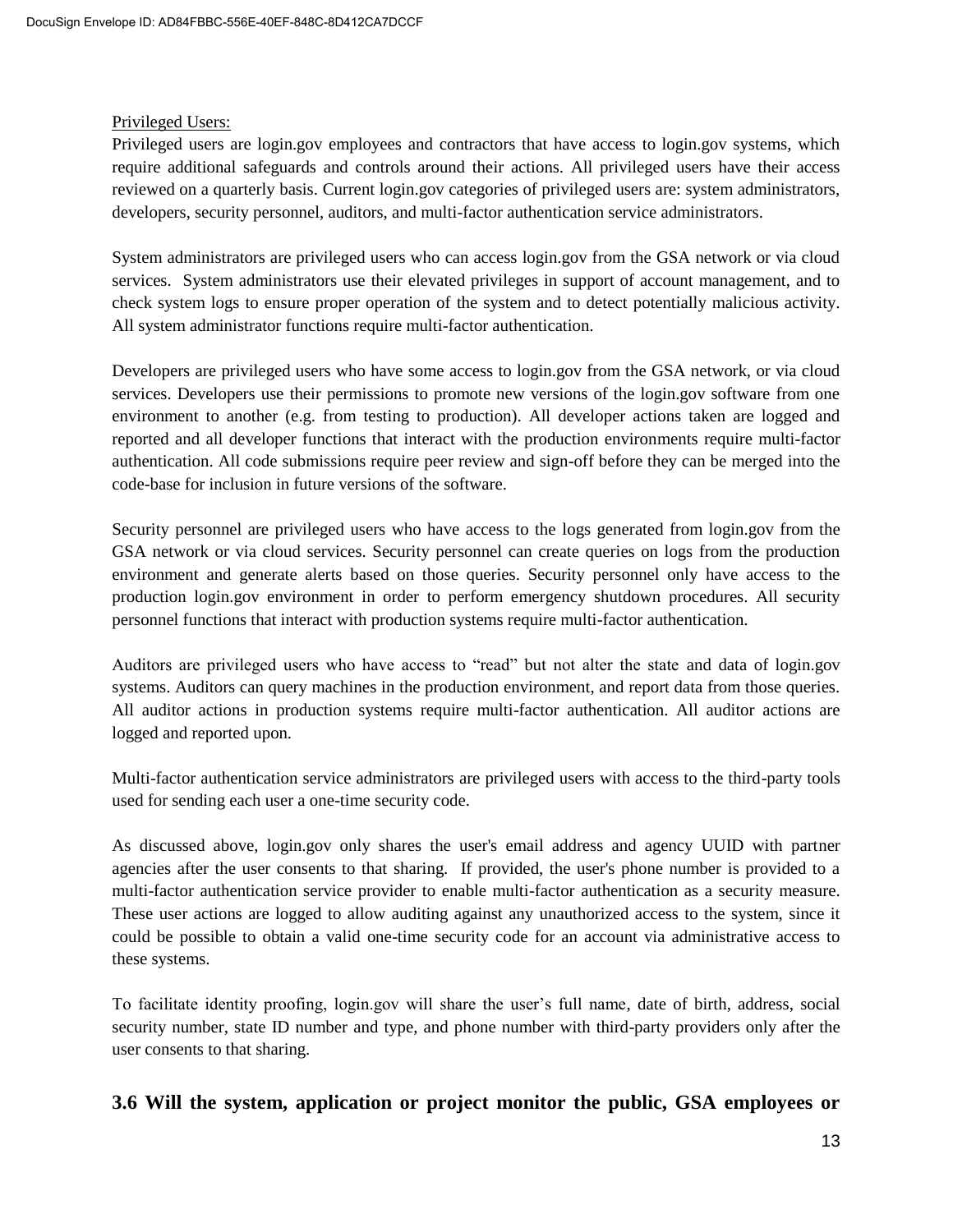#### **contractors?**

login.gov will not be used to monitor the public. login.gov has an analytics dashboard that tracks aggregate user activity. This dashboard is used to monitor business metrics and overall performance of the login.gov application but does not have access to user metadata or PII. All privileged users' actions on the system are monitored, logged, and reviewed as described in section 3.5.

#### **3.7 What kinds of report(s) can be produced on individuals?**

System administrators and security personnel can generate reports on an individual to investigate potential incidents, diagnose problems and for related purposes. For example, a privileged user can generate a report on user activity, such as a user's most recent sign-in, or which agencies a user has used login.gov to access, and which methods of multi-factor authentication the user has enabled for their account. These user activity reports can be generated based on any combination of analytics attributes that are tracked. Tracked attributes include master and agency UUID, IP address, session ID, user agent and related derived fields, event type, originating service provider, event type, and event-specific attributes such as whether a form validation passed or a user was rate limited. User-specific fields such as email and MFA phone are not tracked directly, but a database query can reveal the UUID associated with an email or phone number, which can then be queried. login.gov also generates aggregated data reports about overall system health but these reports do not allow for monitoring of individual users.

The login.gov analytics dashboard generates reports and logs on population activity such as the percentage of successful sign-ins or the total number of users, and can be accessed by all privileged users. These reports do not include any metadata or PII. login.gov provides agency partners with access to similar types of reports for their application user population.

## <span id="page-13-0"></span>**3.8 Will the data included in any report(s) be de-identified? If so, what process(es) will be used to aggregate or de-identify the data?**

All login.gov traffic is subject to monitoring and recording to identify unauthorized attempts to change information, jeopardize the confidentiality, integrity or availability of login.gov or otherwise cause damage. Information included in security reports may include IP addresses, master and agency UUID, and user agents that access login.gov. The term "user agent" is a technical term which is loosely equivalent to the browser the user was on when they went to login.gov, there is no PII associated with it.

## <span id="page-13-1"></span>**SECTION 4.0 LIMITS ON USES AND SHARING OF INFORMATION**

*GSA publishes a notice about how it plans to use and share any PII it collects. GSA only shares PII in ways that are compatible with the notice or as stated in the Privacy Act.*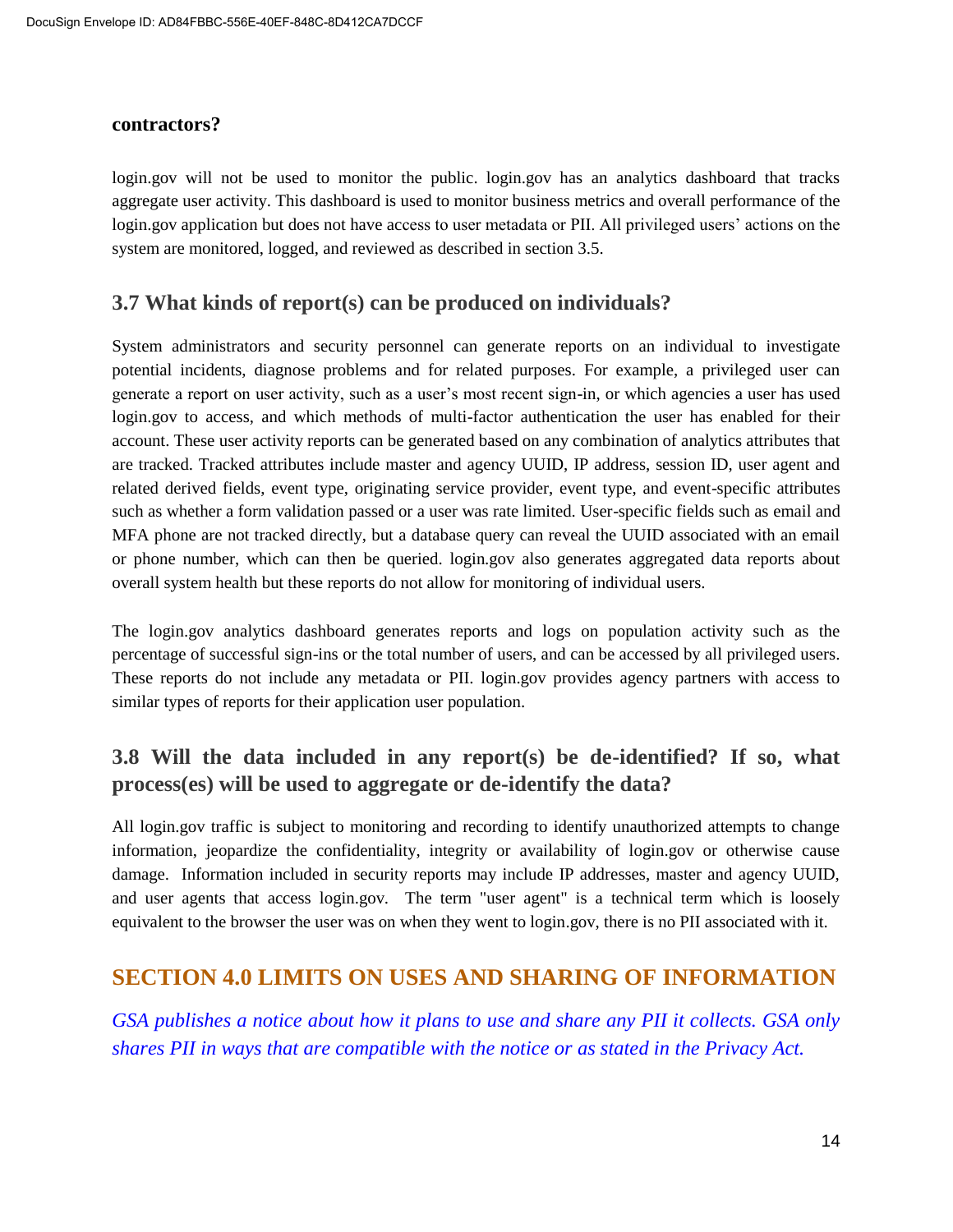# <span id="page-14-0"></span>**4.1 Is the information in the system, application or project limited to only the information that is needed to carry out the purpose of the collection?**

Yes, PII collected is only for the purpose of account creation and identity proofing.

| <b>PII</b> Categories                                            | IAL1/AAL2                                     | IAL2/AAL2 | <b>Purpose</b>                      |
|------------------------------------------------------------------|-----------------------------------------------|-----------|-------------------------------------|
| <b>Email Address</b>                                             | Yes                                           | Yes       | Establish account                   |
| <b>Master Universally</b><br>Unique Identifier (UUID)<br>or MBUN | Yes                                           | Yes       | Assigned for account identification |
| <b>Agency UUID</b>                                               | Yes                                           | Yes       | Assigned for account identification |
| Phone Number for multi-<br>factor authentication<br>(MFA)        | Yes                                           | Yes       | Enable multi-factor authentication  |
| PIV/CAC subject                                                  | Yes                                           | Yes       | Enable multi-factor authentication  |
| <b>Full Name</b>                                                 | $\bf No$                                      | Yes       | Identity resolution                 |
| Address                                                          | N <sub>0</sub>                                | Yes       | Identity verification               |
| Date of Birth                                                    | N <sub>0</sub>                                | Yes       | Identity resolution                 |
| Social Security Number                                           | $\bf No$                                      | Yes       | Identity resolution                 |
| <b>State-issued ID Number</b><br>and Type                        | No                                            | Yes       | Identity verification               |
| <b>Contact Phone Number</b>                                      | Only if same<br>phone number<br>as MFA number | Yes       | Verify state-issued ID address      |

# **4.2 Will GSA share any of the information with other individuals, Federal and/or state agencies, or private sector organizations? If so, how will GSA share the information?**

With the user's consent, the user's email address and agency UUID will be shared with a partner agency. If the partner agency requires identity proofing information for users authenticating via login.gov, then those users' self-asserted PII, including name, address, social security number, birth date and/or contact phone number could also be transmitted pursuant to the user's consent and the agreement between login.gov and the partner agency. That information is encrypted during transit using Transport Layer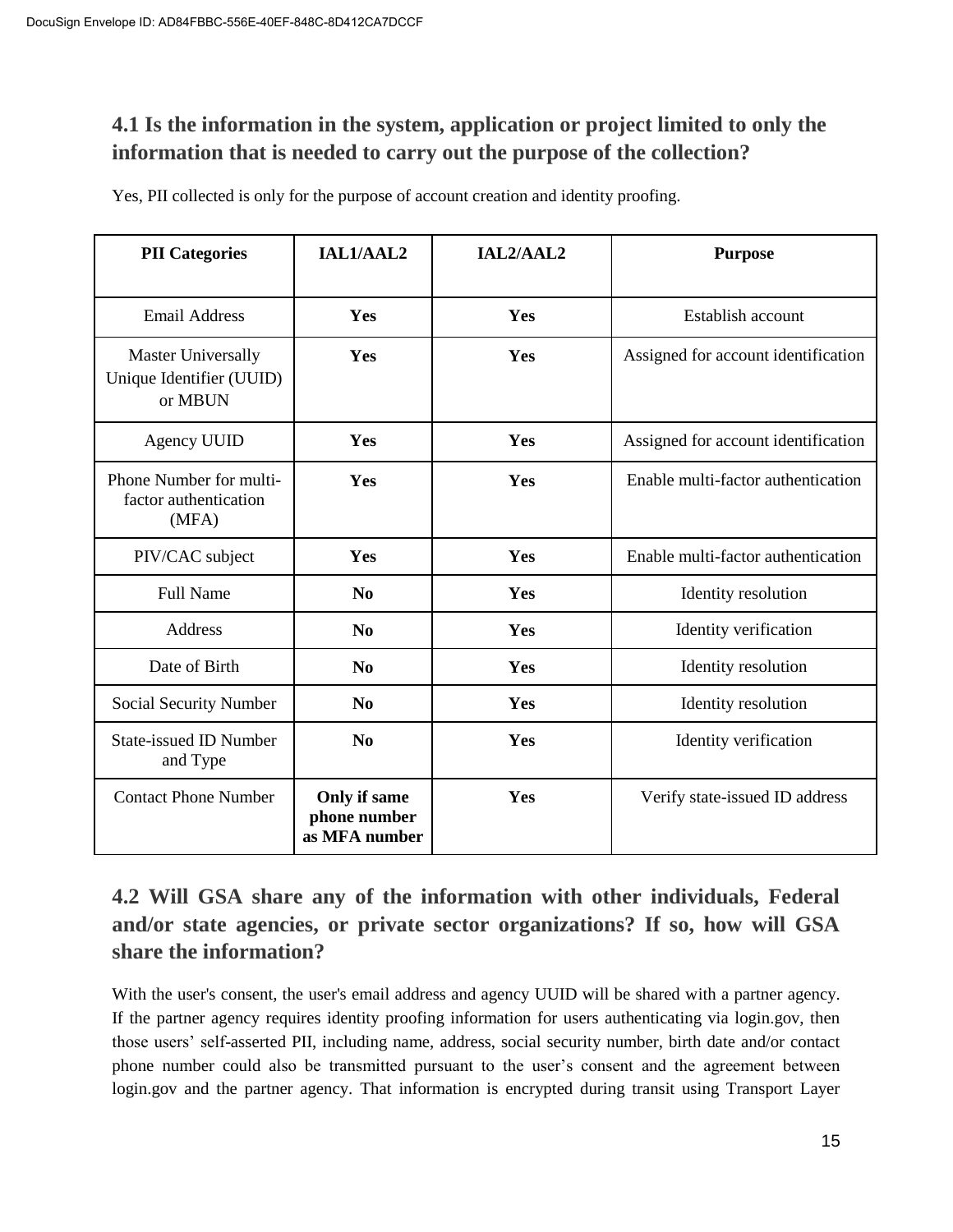Security over Hypertext Transfer Protocol Secure (TLS over HTTPS) and inside either a Security Assertion Markup Language (SAML) or OpenID Connect (OIDC) signed payload. The user's phone number for calls or text messages from the third-party multi-factor authentication service provider and additional information required for IAL2 identity proofing are also encrypted using TLS over HTTPS during transmission.

## <span id="page-15-0"></span>**4.3 Is the information collected directly from the individual or is it taken from another source? If so, what is the other source(s)?**

The information is collected directly from the individual. Any user information shared with a partner agency is disclosed only pursuant to user consent. Third-party providers only verify the information provided by the user and do not provide any information to partner agencies. Third party identity proofing services only send the following information back to login.gov: transaction ID; pass/fail indicator; date/time of transaction; and codes associated with the transaction data.

# <span id="page-15-1"></span>**4.4 Will the project interact with other systems, either within or outside of GSA? If so, what is the other system(s)? If so, how? If so, is a formal agreement(s) in place?**

Yes. login.gov interacts with other systems outside of GSA in the following ways:

- 1. As a relying party of the login.gov.
	- a. As mentioned in earlier section 1.1, login.gov acts as an identity credential provider for applications that require the user to verify their identity.
	- b. Before login.gov shares any validated PII it has on a user to that relying party, login.gov gains explicit consent from the user. The user must enter their password to provide that consent.
	- c. Yes, a formal Interagency Agreement is executed between login.gov and the relying party before any information is shared.
- 2. As a identity proofing verifier
	- a. As mentioned in earlier section 1.1, login.gov must verify PII that a user has asserted.
	- b. Prior to verifying information, users are always informed that the PII they assert will be sent to these verifiers and the user must provide consent before that is done by login.gov
	- c. Upon receiving consent, the PII is sent to the identity proofing verifier and a "yes/no" response is provided, minimizing PII and ensuring that PII being verified is only the one asserted by the user (and consent provided for that PII).
	- d. Once verified, any artifacts used to verify the user's identity is discarded.
	- e. Yes, a formal contract always exists between login.gov and any non-government identity proofing verifier. This contract also specifies the strict privacy practices they must follow.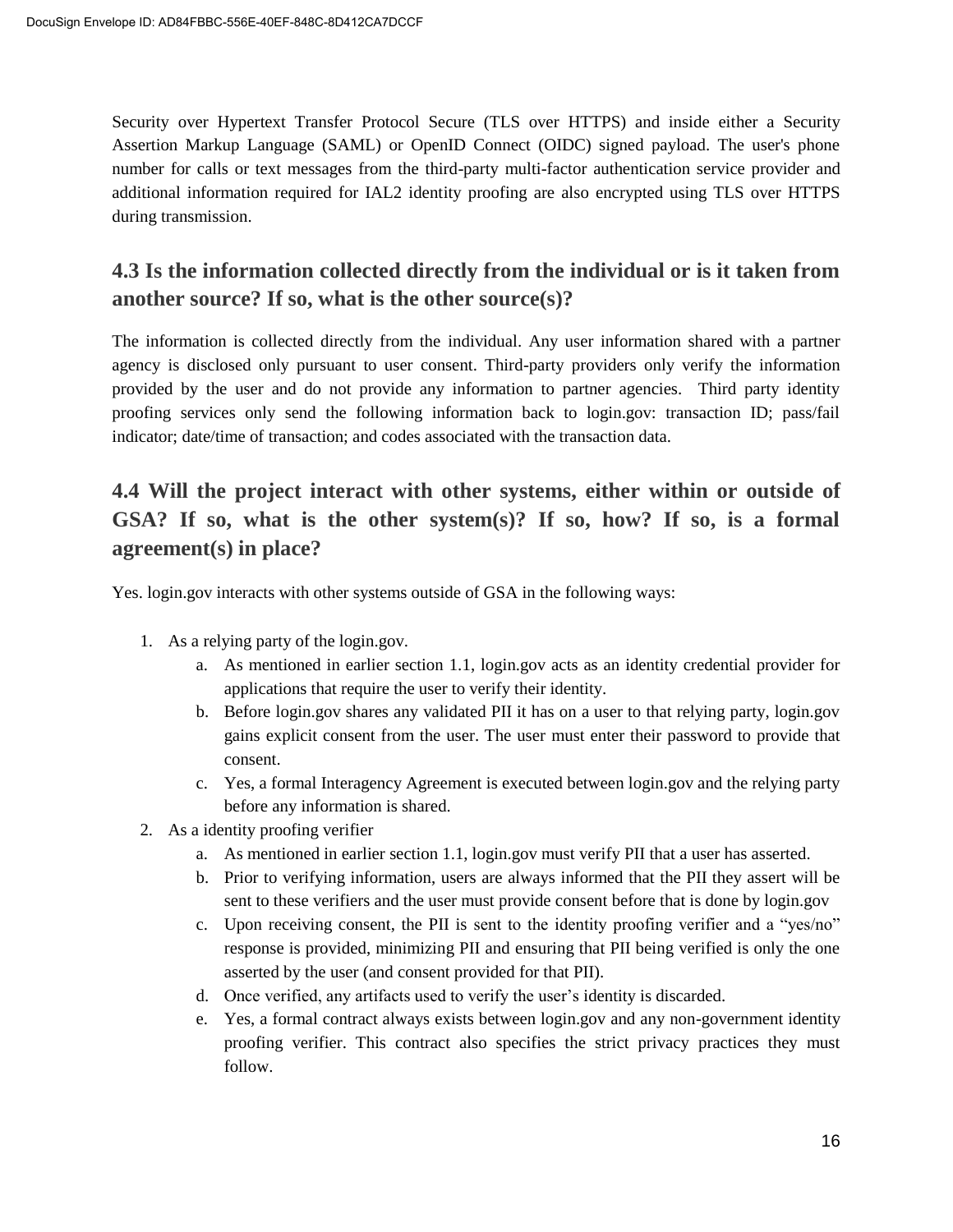# <span id="page-16-0"></span>**SECTION 5.0 DATA QUALITY AND INTEGRITY**

*GSA makes reasonable efforts to ensure that all PII it maintains is accurate, relevant, timely, and complete.*

## <span id="page-16-1"></span>**5.1 How will the information collected be verified for accuracy and completeness?**

The source of the PII is the individual. PII collected for IAL1/AAL2 account creation does not require verification (i.e. it is self-asserted and presumed pseudonymous). login.gov ensures the accuracy and completeness of the user's email address and phone number (if provided for MFA) by requiring the user to confirm their email address and entering the one-time security code provided to them.

PII for IAL2/AAL2 accounts is verified by matching the user's self-asserted information against other records to establish a level of confidence that the PII represents who the person claims to be*.* login.gov will contact a number of third-party identity-proofing services to verify the user provided PII. Each thirdparty identity-proofing service will return identity verification or resolution pass/fail information based on the user-provided data. Only after a user has been able to proof themselves to IAL2 standards will they be allowed to use login.gov to connect to partner agency services that require identity proofing.

# <span id="page-16-2"></span>**SECTION 6.0 SECURITY**

*GSA protects PII from loss, unauthorized access or use, destruction, modification, or unintended or inappropriate disclosure.*

## <span id="page-16-3"></span>**6.1 Who will have access to the data in the system, application or project? What is the authorization process for access to the project?**

Developers, auditors and security personnel, both employee and contractor, may access a user's email address and optional MFA phone number for system maintenance, troubleshooting and incident response purposes only. Additionally, these personnel can verify both the user's last successful authentication time and which agency partners the user's credentials were disclosed to. This data is only accessed to diagnose system issues, and only if other attempts at remediating the issue have failed. Additionally, users who use a PIV/CAC as a multi-factor method may have their PIV/CAC public certificate stored temporarily and accessed by privileged users in the event that the certificate could not be properly validated, as discussed in section 6.5. PII aside from email address and optional MFA phone number is encrypted and inaccessible to the login.gov system without the user's password and a successful authentication by the user. login.gov systems will only keep the data unencrypted in memory for the minimum time necessary.

## **6.2 Has GSA completed a system security plan for the information system(s) supporting the project?**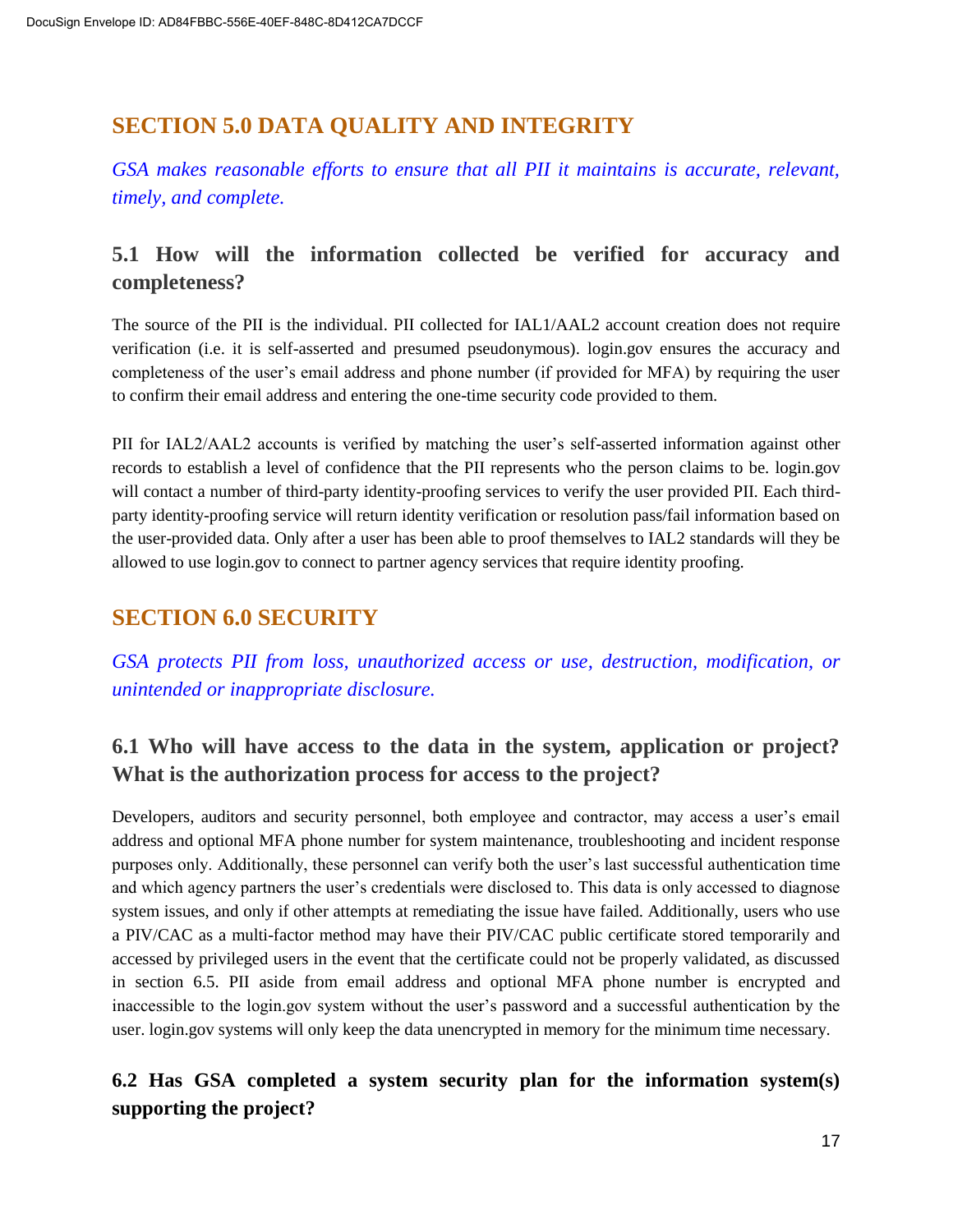Yes. GSA has completed a system security plan for login.gov, which is designated as a FISMA "moderate" impact system and has a GSA-issued FedRAMP authority to operate (ATO) in place.

## **6.3 How will the system, application or project be secured from a physical, technological, and managerial perspective?**

login.gov's physical security is provided by its cloud service provider. login.gov's cloud service provider is FedRAMP authorized, and has provided login.gov with a set of virtual private clouds to separate it from other physical assets.

login.gov manages technological security via a defense-in-depth approach, minimizing access at every level, with strong encryption of data both in transit and at rest. By maintaining strict control over the flow of information at every step within the system, login.gov is able to provide robust technical security. Additionally, other services run on top of login.gov to further detect any compromised systems, atypical system behavior, and/or data disclosure.

login.gov manages security from three aspects of control: auditing of access, vetting of privileged users, and enforcing principles of least-privileged access. By keeping all audit logs for any action taken as a privileged user on login.gov systems, there is a detailed history maintained to determine who made changes and when. By using background check investigations for privileged users, login.gov seeks to grant access only to those who exhibit a high level of trustworthiness. By maintaining least-privileged access, login.gov restricts access to the minimum required levels, decreasing the risk of unauthorized disclosure or abuse. Additionally, all of these managerial controls are subject to regular review.

## **6.4 Are there mechanisms in place to identify security incidents and breaches of PII? If so, what are they?**

Yes, login.gov has an incident response plan and conducts incident and breach response exercises. Additionally, the system uses tools from the cloud service provider that heuristically detect both security incidents and potential breaches of PII. These tools both offer additional insight on avenues of breach that may not be alarmed directly, and provide real-time insight about trends and flows of data to further enhance responsiveness.

# **SECTION 7.0 INDIVIDUAL PARTICIPATION**

*GSA provides individuals the ability to access their PII and to correct or amend it if it is inaccurate. If GSA exempts a system or program from access, amendment and other provisions of the Privacy Act, it notifies the public of that exemption.*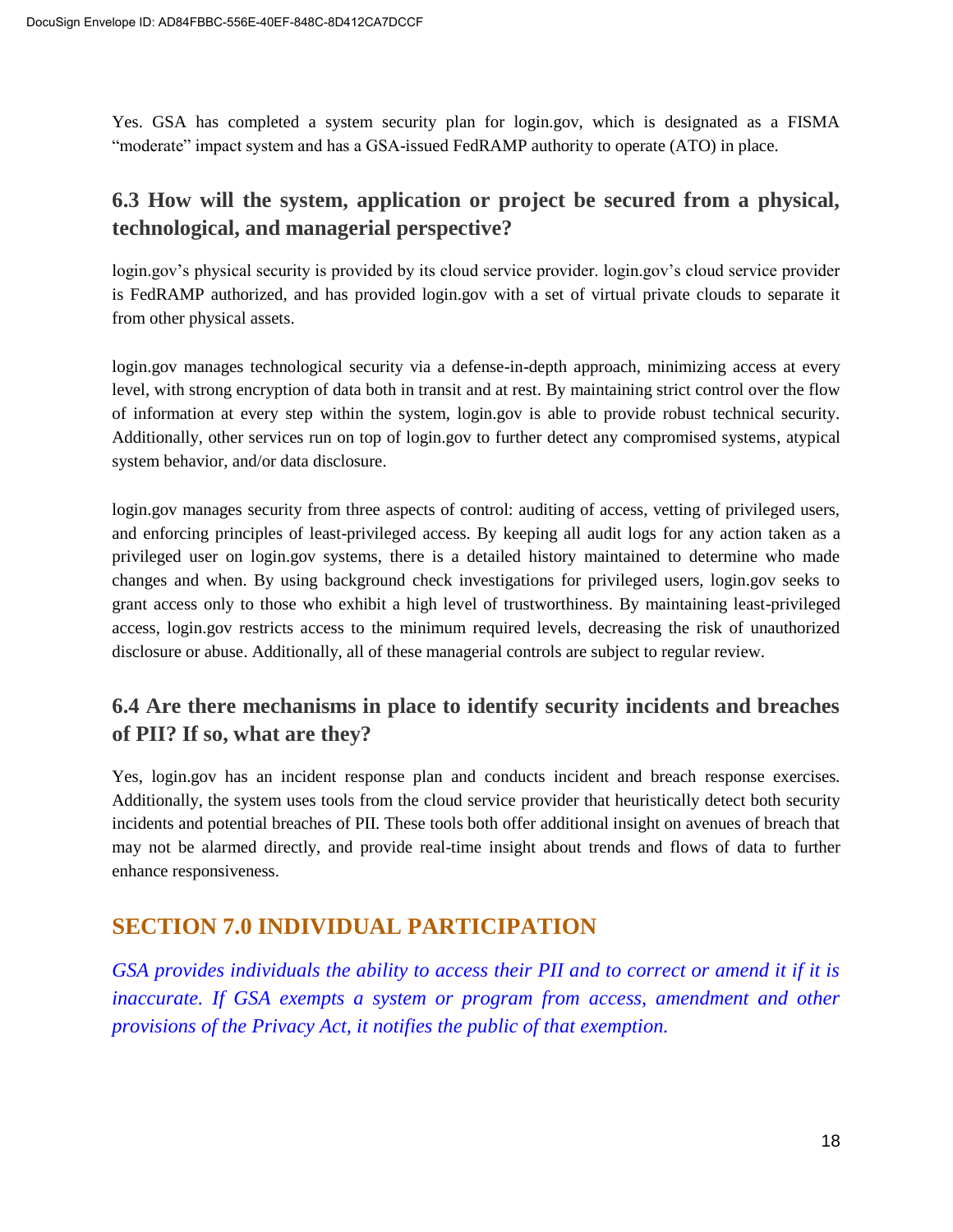# **7.1 What opportunities are available for individuals to consent to uses, decline to provide information or opt out of the project? If no opportunities exist to consent, decline or opt out, please explain.**

login.gov only gathers PII directly from the user during account creation or when the user is modifying their information. A user must also opt in to share any information with each partner agency. For example, when a user navigates to a partner agency's website to access it via login.gov, that user is provided an opportunity to consent to that partner agency's use of the user's email address, UUID and potentially other information as required by the partner agency.

login.gov provides links to its security practices and Privacy Act Statement on the sign in and create account page for both IAL2/AAL2 and IAL1/AAL2 accounts. Partner agency branding is also included throughout the sign in and create account process to ensure the user knows which agency login.gov they are disclosing information to.

## **7.2 What procedures allow individuals to access their information?**

Individuals with a login.gov account can sign into their account at any time to access their information when they present their email address, password, and multi-factor method.

If an IAL2/AAL2 user loses their password, they can reset it through access to their email and presentation of their multi-factor method. If an IAL1/AAL2 user loses access to their multi-factor authentication method, the user can access their account using their personal key. If the user does not have access to their personal key, they can request to delete their account without signing in. When a user requests to delete their account, login.gov sends a notification to the email and the phone number associated with the account, if provided for MFA purposes. As a security measure, the user must wait 24 hours after submitting the request before deleting the account. After 24 hours, the user will receive a second email with a link to confirm the account deletion. Completing this process will allow the user to reset their login.gov account using the same email address. However, deleting the account removes any agency applications previously linked to the account.

If an IAL2/AAL2 user loses access to their password, they can reset it through access to their email and presentation of their multi-factor method. If an IAL2/AAL2 user loses access to their multi-factor authentication method, the user can access their account using their personal key. If an IAL2/AAL2 user does not have access to their personal key, they will not be able to regain access to their login.gov account.

## **7.3 Can individuals amend information about themselves in the system? If so, how?**